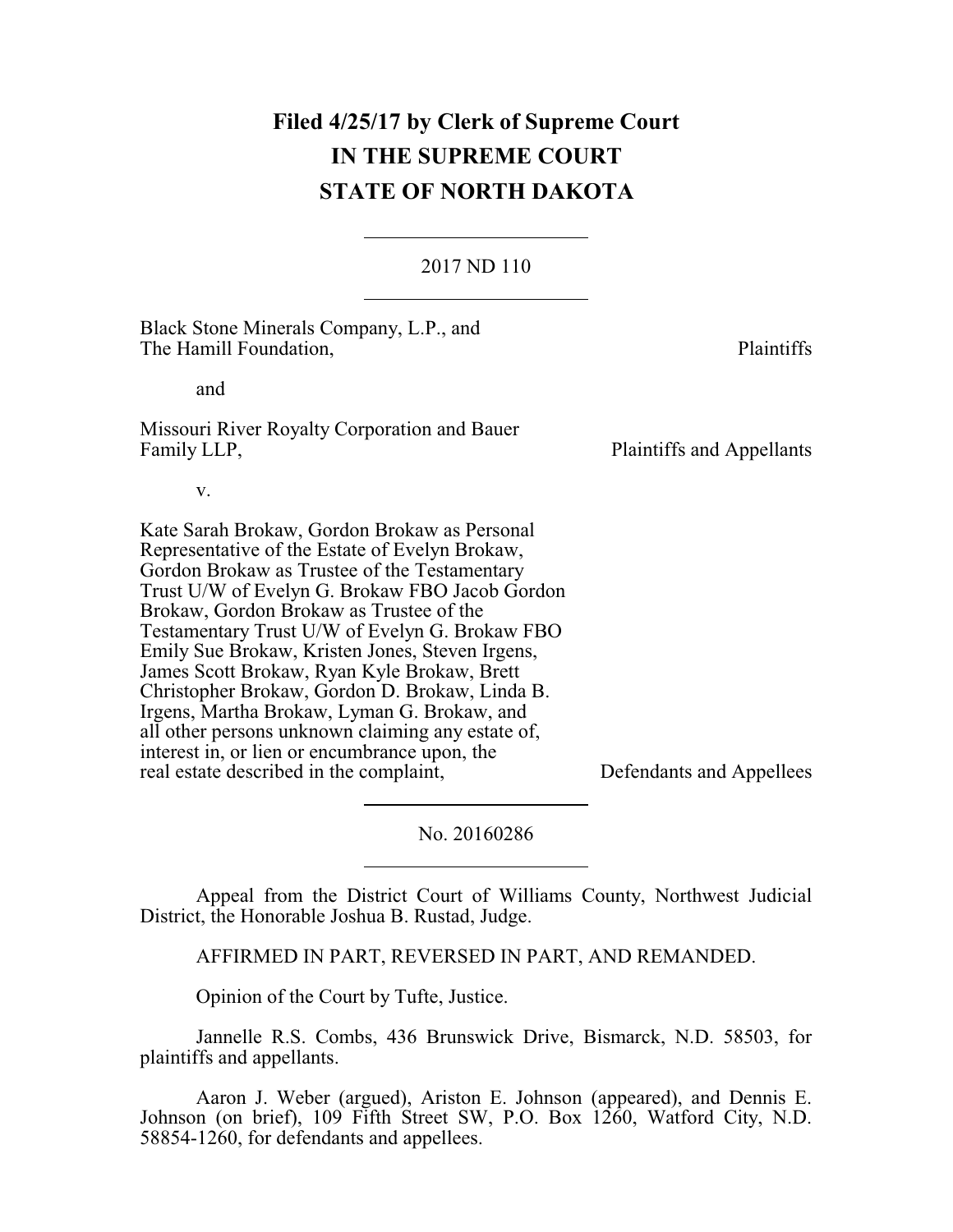# **Black Stone Minerals Co. v. Brokaw No. 20160286**

## **Tufte, Justice.**

[¶1] Missouri River Royalty Corporation and Bauer Family LLP appeal a district court's order granting summary judgment to the defendants, most of whom are members of the Brokaw family (collectively "Brokaw"). On cross motions for summary judgment, the district court quieted title to certain minerals in favor of Brokaw. We affirm in part, reverse in part, and remand to correct the judgment.

I

[¶2] In 1945, Lyman Brokaw acquired a full, undivided interest in 160 acres through a Williams County tax deed. Later that year, Lyman and his wife, Martha Brokaw, initiated a quiet title action. The district court entered judgment by default quieting title in Lyman and Martha Brokaw. The judgment decreed: "the Plaintiffs, Lyman G. Brokaw, also known as L. G. Brokaw, and Martha Brokaw, his wife, are the owners in fee simple absolute of [the property]." Other than the judgment recorded in Williams County, the parties agree no other records of the quiet title action exist today.

[¶3] In 1958, Lyman conveyed "an undivided full interest" in the minerals in and under the property to North American Royalties Inc. ("North American"). Later that year, North American conveyed an undivided one-half interest in the minerals to Claud B. Hamill. Over the next fifty years, North American transferred other fractional interests to various persons and entities. By the time of this action, the Plaintiffs alleged the ownership proportions of the 160 mineral acres were as follows: The Hamill Foundation - 50%; Black Stone Minerals Co. - 25%; Missouri River RoyaltyCorp. - 18.75%; and Bauer Family LLP - 6.25%. Appellants Missouri River Royalty Corp. and Bauer Family LLP will be referred to below as "North American Successors."

[¶4] North American Successors claim ownership through North American and initiated this action against Brokaw to quiet title in the minerals. Brokaw moved for summary judgment, arguing the 1945 judgment vested a one-half interest in Martha and thus Lyman's conveyance to North American of a "full interest" had transferred only the one-half interest he owned and not the one-half interest vested in Martha by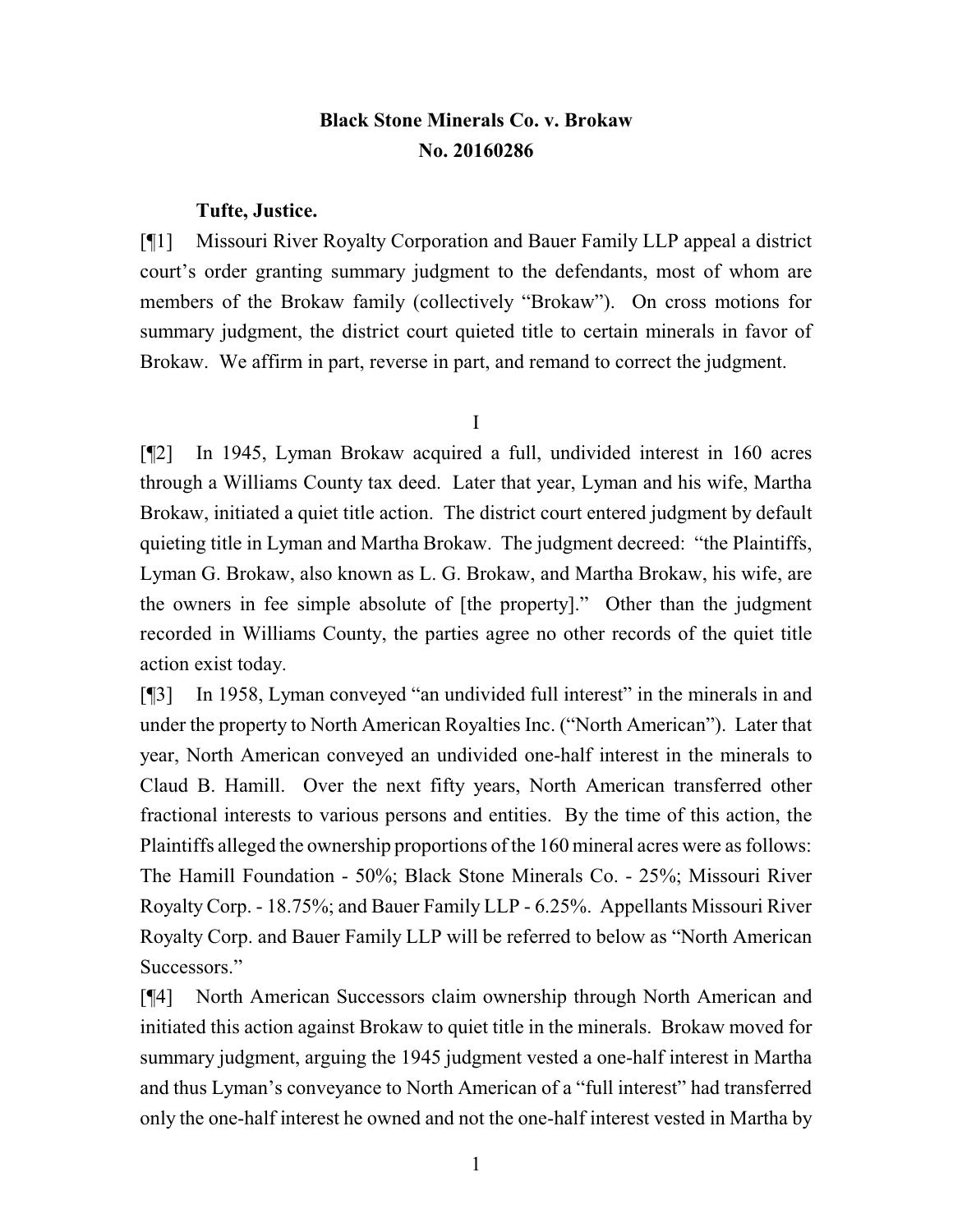the 1945 judgment. North American Successors also moved for summary judgment, arguing first that the 1945 judgment did not vest one-half interest in Martha, and in the alternative that the Marketable Record Title Act or the doctrines of adverse possession and bona fide purchaser supported their claims to title.

[¶5] The district court granted Brokaw's motion for summary judgment. Its order and judgment decrees that a one-half interest in the minerals is owned by "North American Royalties Inc. and Successors in interest (Plaintiffs)." The district court did not make specific findings on the mineral interests of Hamill, Black Stone, Missouri River, and Bauer. The four Plaintiffs below moved the court to correct the judgment, arguing that it vested title in a non-party, North American Royalties, Inc. The district court denied the motion. North American Successors appeal, arguing the district court erred in its determinations regarding (1) the 1945 judgment vesting a one-half mineral interest in Martha; (2) adverse possession; (3) the Marketable Record Title Act; (4) bona fide purchaser; and (5) their motion to correct judgment.

#### II

[¶6] North American Successors argue the district court erred by concluding as a matter of law that the 1945 judgment vested in Martha Brokaw one-half interest in the minerals. Under N.D.R.Civ.P. 70(b), a North Dakota court judgment can vest title to property in any party "and such judgment has the effect of a conveyance." McKenzie County v. Hodel, 467 N.W.2d 701, 704-05 (N.D. 1991). The question before us is whether the district court properly interpreted the 1945 judgment as divesting a onehalf interest from Lyman Brokaw and vesting it in Martha.

[¶7] Interpretation of the 1945 judgment is a question of law that we review de novo. Slorby v. Slorby, 2009 ND 11,  $\P$ 4, 760 N.W.2d 89. We start with the text of the judgment to determine whether its language is plain and unambiguous or ambiguous. Id. at ¶ 5. If the language is unambiguous, then the analysis ends and we must accept the "literal meaning of the language used." Sullivan v. Quist, 506 N.W.2d 394, 401 (N.D. 1993). Only if the language is ambiguous is there room for construction to reach a fair and reasonable interpretation. Id.

[¶8] The 1945 judgment decrees that Lyman and Martha were "the owners in fee simple absolute" of the property. North American Successors asserts this language is ambiguous because it does not describe the relative ownership between Lyman and Martha. They argue fee simple absolute in this context means the property belonged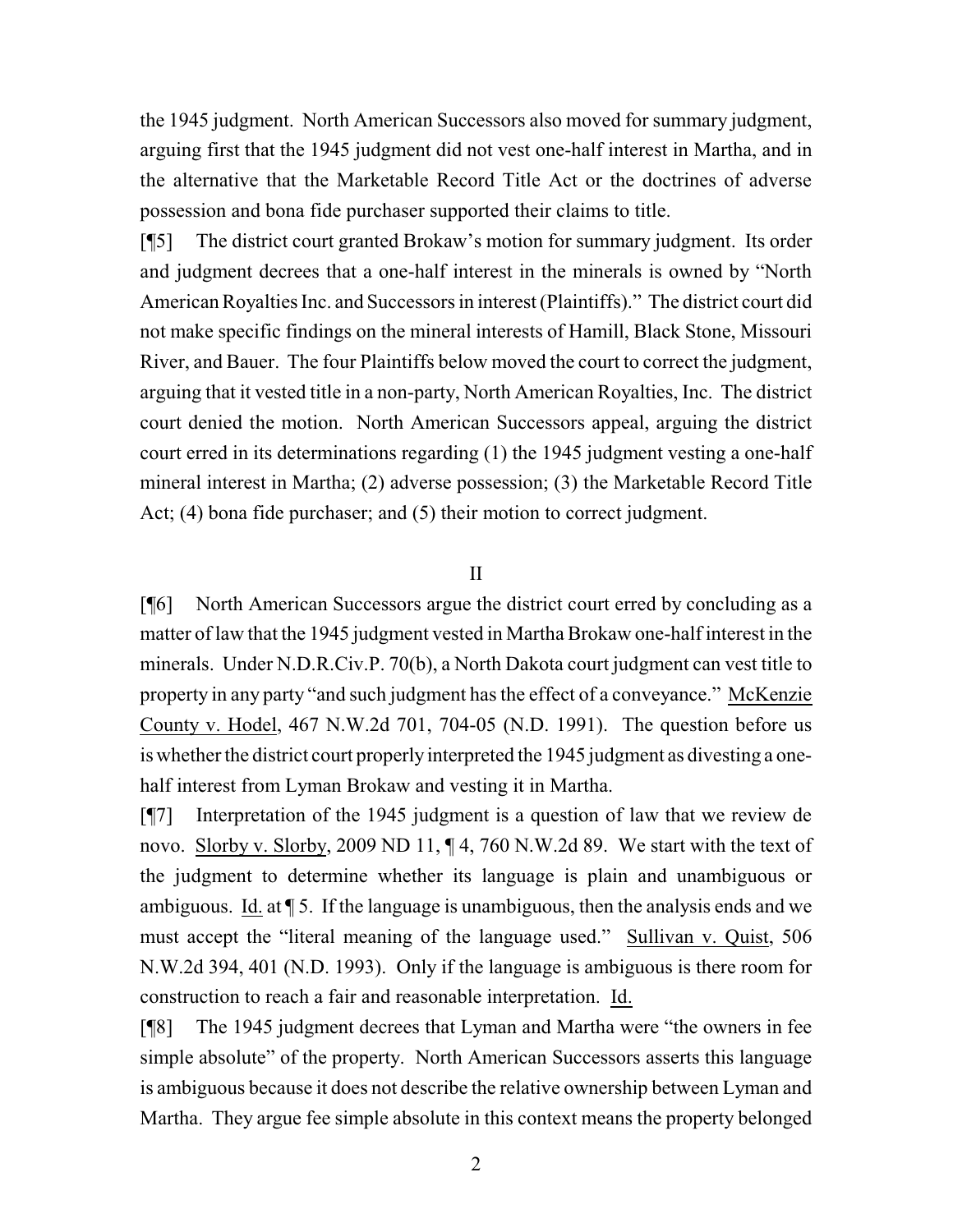to them and nobody else, but it does not describe the fractional share of interest that might have been vested in Martha. Lyman and Martha may have been co-plaintiffs in the quiet title action simply because of her homestead interest, without intention to alter their relative ownership. E.g., Sexton v. Sutherland, 37 N.D. 500, 510-11, 164 N.W. 278, 282 (N.D. 1917) (acknowledging "she maymaintain an action to determine adverse claims to her homestead, even though the legal title thereto is vested in her husband"). Although that contrary intent is possible, a mere possibility of a contrary intent does not alter what the district court unambiguously did here: vest title in both Lyman and Martha.

[¶9] Absent certain exceptions not applicable here, "[e]veryinterest created in favor of several persons in their own right is an interest in common." N.D.R.C. § 47-0208 (1943). The 1945 judgment vested ownership of the property in Lyman and Martha "in fee simple absolute" without further detail. Thus the judgment vested title in Lyman and Martha as tenants in common. Property interest owned by tenants in common is "presumed to be equal." 7 Richard R. Powell, Powell on Real Property § 50.02[5] (Michael Allen Wolf ed., 2017). Parties may rebut this presumption with competent evidence, City of Detroit v. Jacobs, 108 N.W. 671, 672 (Mich. 1906), but at oral argument the parties confirmed there is no known evidence that might be produced to establish the intent of the district court or the parties in 1945. Accordingly, we conclude the 1945 judgment vested title to the property in Lyman and Martha in equal shares.

[¶10] Lyman Brokaw then conveyed "an undivided full interest" to North American. At the time of the conveyance in 1958, he owned only a one-half interest as discussed above. Because he could not convey what he did not own, we conclude Lyman Brokaw conveyed only his one-half interest to North American. Martha retained her one-half, which eventually passed to Lyman and Martha Brokaw's descendants, the defendants in this current action.

III

[¶11] We nowconsider whether North American Successors adverselypossessed the one-half interest retained byMartha. Adverse possession, a doctrine born in common law, is codified within N.D.C.C. chs. 28-01 and 47-06. Under N.D.C.C. § 28-01-08, a party has legal title to land when that party establishes it possessed the land under claimof title and continuously occupied the land for twenty years. Our decisions have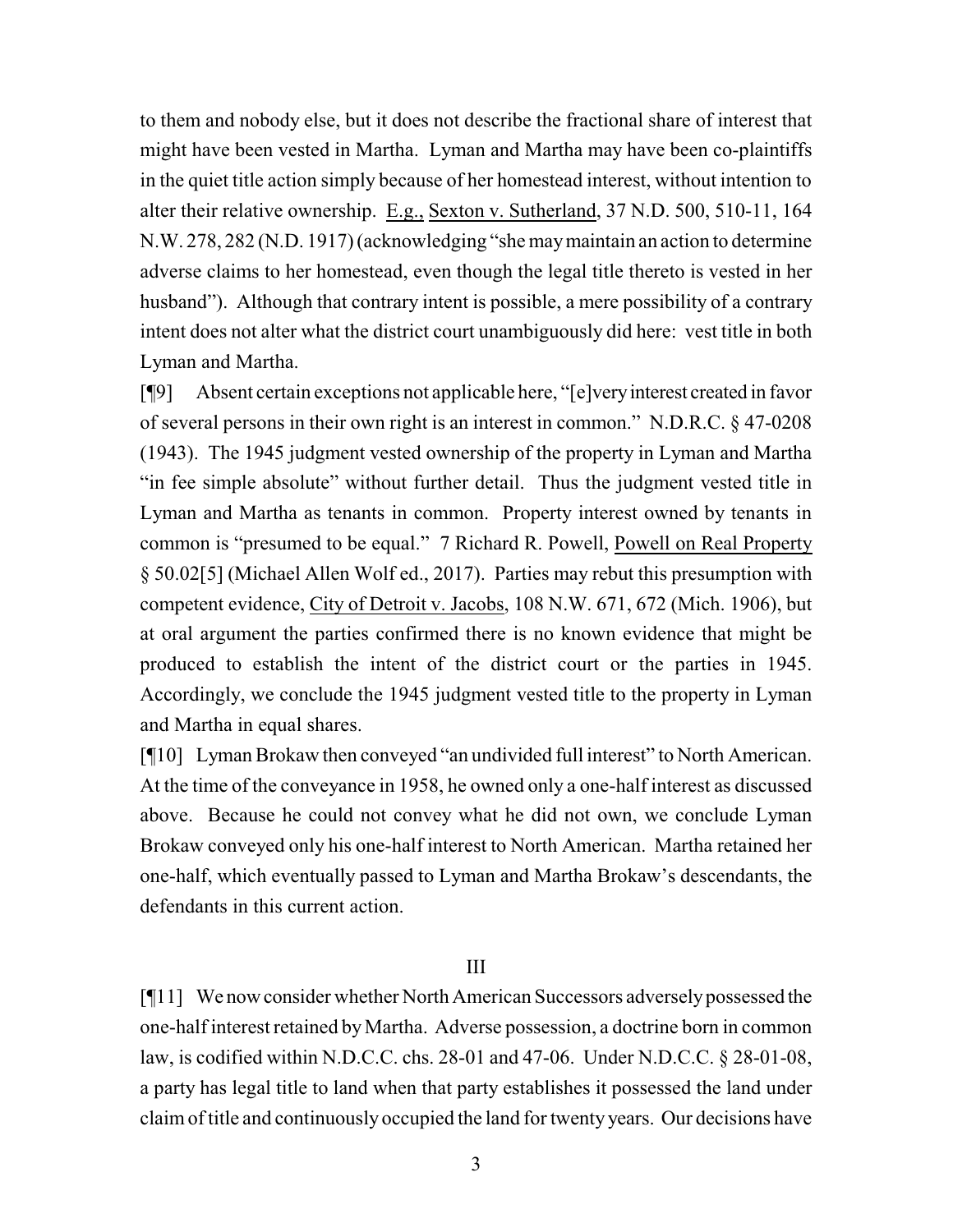defined "possession" in this context as requiring possession that is "actual, visible, continuous, notorious, distinct, hostile, and of such character" that "unmistakably indicates" the occupant asserted exclusive ownership. Moody v. Sundley, 2015 ND 204, ¶ 15, 868 N.W.2d 491. "Possession" of oil and gas minerals for adverse possession purposes requires more than merely executing oil and gas leases. Sickler v. Pope, 326 N.W.2d 86, 93 (N.D. 1982).

[¶12] The undisputed facts show no one could have adverselypossessed the minerals under our Sickler standard until 2013, when the first well was spudded. North American Successors attempt to overcome the Sickler actual possession standard by arguing the 2013 amendment to N.D.C.C. § 47-19.1-07 redefined "possession" for purposes of analyzing adverse possession.

[ $[13]$ ] The 2013 amendment to  $\S 47$ -19.1-07 added the following: "The holder of an interest in severed minerals is deemed in possession of the minerals if that person has used the minerals as defined in section 38-18.1-03 and the use is stated in the affidavit of possession provided for in this section." North American Successors argue the plain language of the Marketable Record Title Act establishes the legislature intended for this provision to extend to adverse possession. We disagree. Section 47-19.1-07 begins with "[f]or the purpose of this chapter," which is language of limitation rather than extension. Nowhere in the statute is there any reference to adverse possession. The language of § 47-19.1-07 unambiguously applies only to chapter 47-19.1. The district court did not err by rejecting North American Successors' adverse possession argument.

# IV

[¶14] North American Successors also argue their claim succeeds under the Marketable Record Title Act. Under N.D.C.C. § 47-19.1-01, the Act applies only to those who, among other things, are in possession of the property. As previously mentioned, the 2013 North Dakota Legislative Assembly amended N.D.C.C. § 47- 19.1-07 to expand the definition of "possession" for purposes of the Act. Possession under § 47-19.1-07 currently requires (1) "us[ing] the minerals as defined in section 38-18.1-03" and (2) recording an affidavit of possession. The record does not indicate that either Missouri River or Bauer, the only parties appealing the district court's decision, filed affidavits of possession. Because they have not complied with the statutory requirements, we conclude the district court did not err.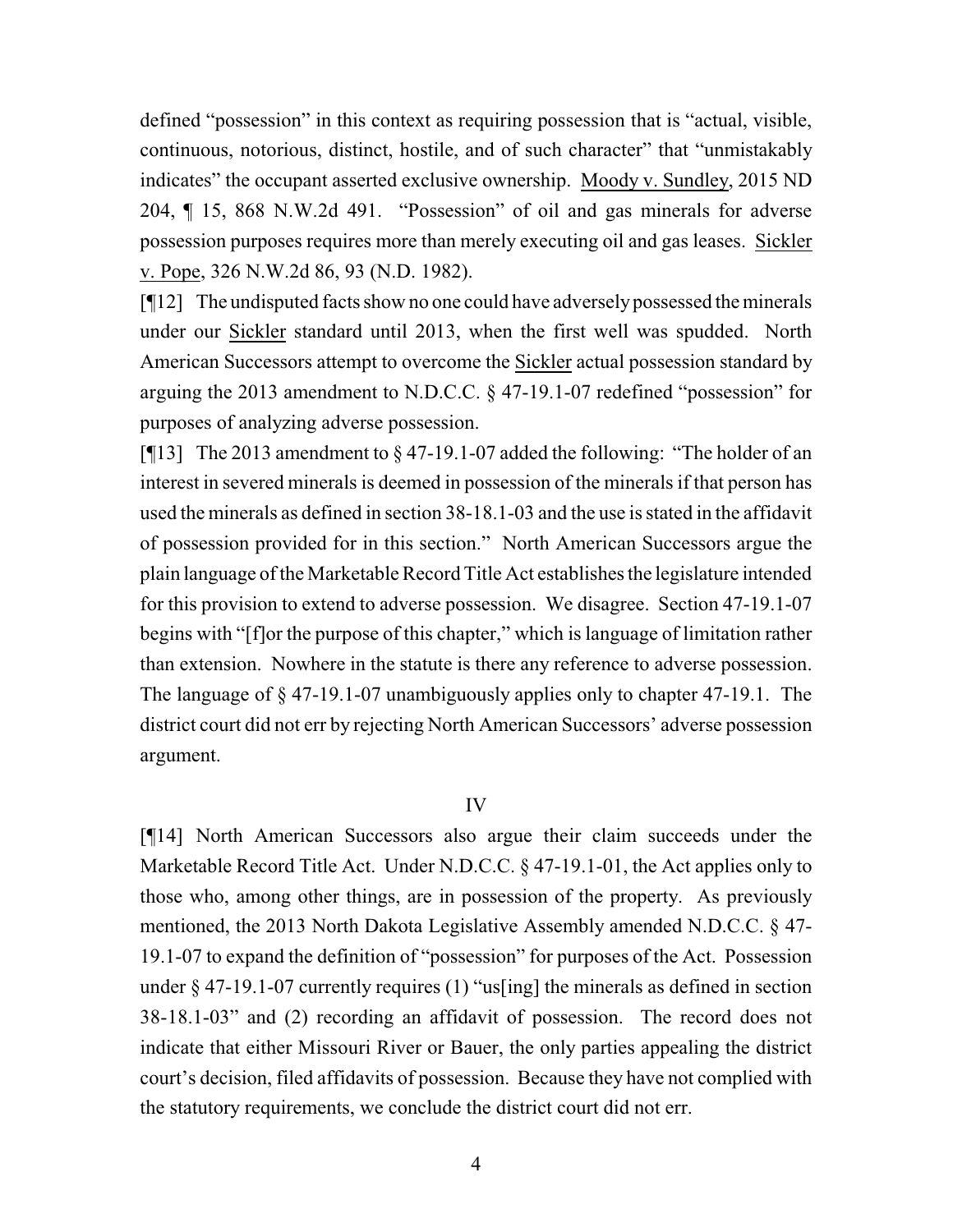[¶15] North American Successors argue they are good-faith purchasers and deserve protection under N.D.C.C. § 47-19-41. Under § 47-19-41, unrecorded "conveyances" of real estate are void against good-faith purchasers. Section 47-19-42, N.D.C.C., defines "conveyance" under this chapter as including any "instrument" that affects "title to any real property." "Instrument" includes a court judgment. Hall v. Malloy, 2015 ND 94, ¶ 22, 862 N.W.2d 514. The 1945 judgment was filed for record in the county land records before any mineral conveyance relied on by North American Successors. Accordingly, § 47-19-41 does not operate to protect North American Successors from the effect of the 1945 judgment.

#### VI

[¶16] North American Successors assert the doctrine of laches bars Brokaw from recovery by virtue of Brokaw's failure to assert any claim to the minerals for decades. As explained above, we conclude that the 1945 judgment vested in Martha Brokaw one-half of the mineral interests. Laches is an affirmative defense arising out of equity. Stenehjem, ex rel. v. National Audubon Society, Inc., 2014 ND 71, ¶ 15, 844 N.W.2d 892. North American Successors' laches claim would convert laches into an offensive weapon capable of divesting a surface owner of mineral interests through inaction. We are aware of no precedent for this proposition and we decline to create one here.

# VII

[¶17] The final issue is whether the district court erred by denying North American Successors' motion to correct judgment made pursuant to N.D.R.Civ.P. 60(a). Under N.D.R.Civ.P. 60(a), a district court may "correct a clerical mistake or a mistake arising from oversight or omission whenever one is found in a judgment, order, or other part of the record." This rule, however, "is not a vehicle for relitigating matters that have already been litigated and decided, nor to change what has been deliberately done." Erickson v. Olsen, 2016 ND 33, ¶ 8, 875 N.W.2d 535 (quotation marks omitted).

[¶18] Before reaching the merits of the argument, Brokaw asserts we lack jurisdiction to review the district court's order denying the Rule 60(a) motion. This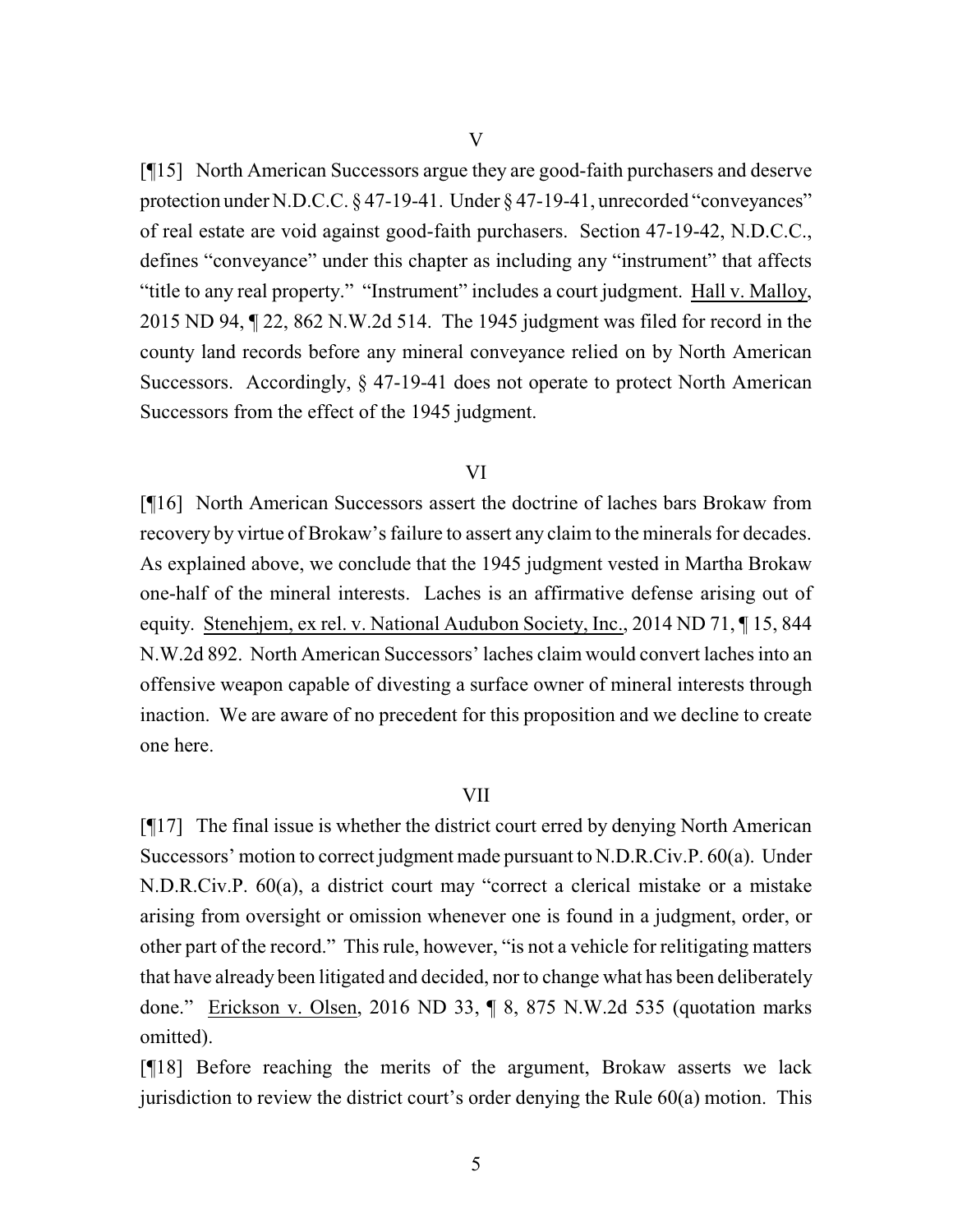Court had ordered a temporary remand to the district court for a determination of the issue within thirty days. The district court issued its order denying the motion after the deadline. According to Brokaw, the district court lost jurisdiction to decide the motion by failing to determine the issue within the specified time. We instructed the district court to determine the motion and certify it, and the district court complied. That the district court acted beyond our deadline does not divest this Court of jurisdiction. We see no basis for Brokaw's contention, and Brokaw provides no relevant authority to support its argument. We conclude we have jurisdiction to decide this issue.

[¶19] We review a district court's decision on a Rule 60(a), N.D.R.Civ.P., motion under the abuse of discretion standard. See Erickson v. Olsen, 2016 ND 33, ¶ 11, 875 N.W.2d 535. "A district court abuses its discretion when it acts in an arbitrary, unreasonable, or unconscionable manner, or when it misinterprets or misapplies the law." Kukla v. Kukla, 2013 ND 192, ¶ 24, 838 N.W.2d 434. The district court's judgment allocates the fractional shares of Brokaw, but it simply identifies "North American Royalties Inc. and Successors in interest (Plaintiffs)" as the owner of an undivided one-half interest. North American Successors moved the district court to correct the judgment and distribute the one-half interest among the plaintiffs. Distributing this one-half interest to its proper owners, however, would have affected a "substantive portion[]" of the judgment. Erickson, at ¶ 8 (quotation marks omitted). The district court deliberately declined to make findings on the proper distribution of the one-half interest.

[¶20] Although a complete allocation of this one-half interest among the plaintiffs was not properly before the district court in considering the Rule 60(a) motion, it was error to vest any share of title in North American Royalties Inc. The district court's use of "and" in "North American Royalties Inc. and Successors in interest (Plaintiffs)" necessarily implies some ownership in North American. North American Successors informed the lower court in its motion that North American was not a party to the action. Nothing in the record suggests that North American currently has an interest in the minerals. The district court erred to the extent it vested any share of title in North American. The district court offered no explanation for denying North American Successors' motion with respect to vesting title in North American. We conclude the district court abused its discretion in failing to correct the judgment to exclude North American as having an ownership interest.